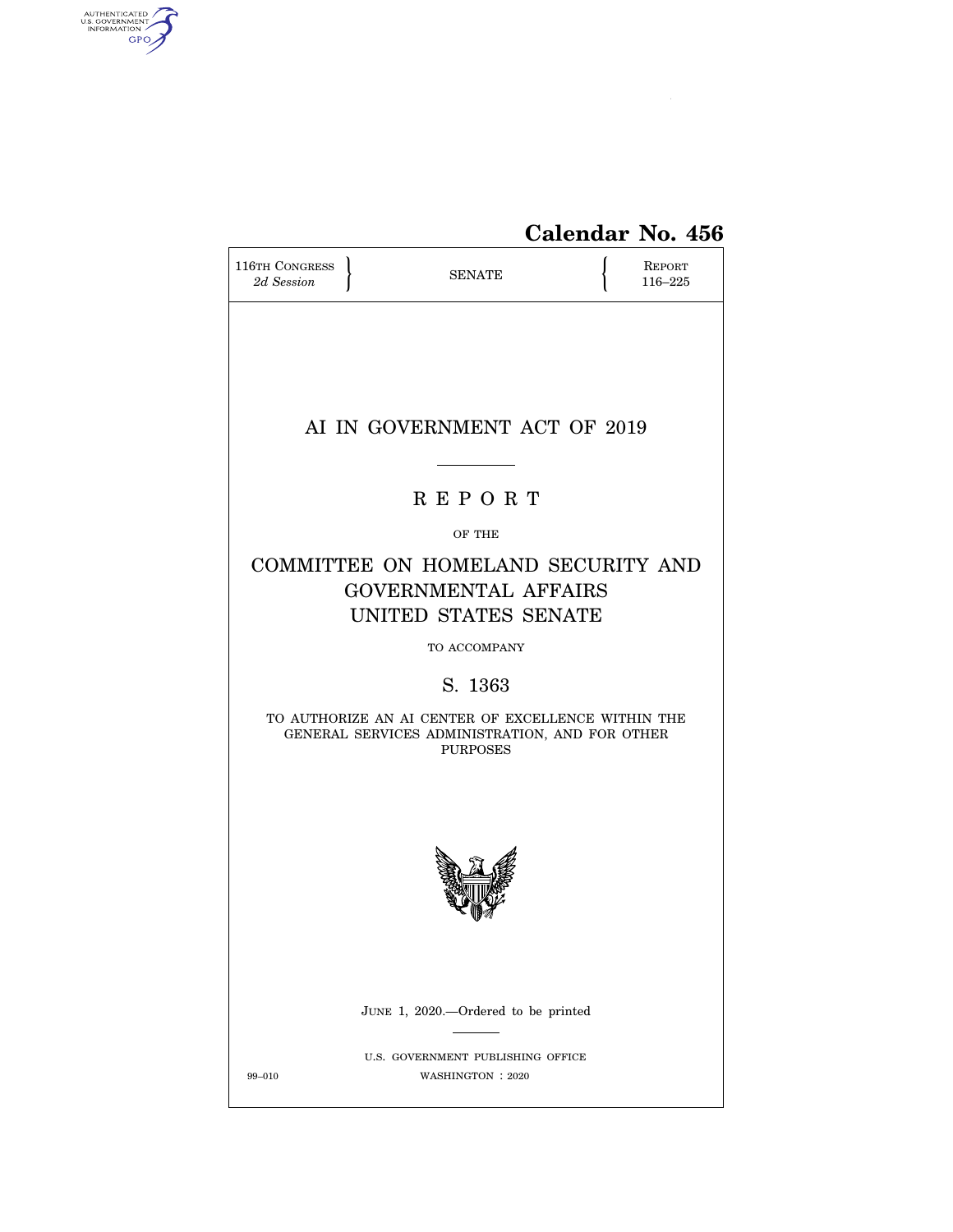### COMMITTEE ON HOMELAND SECURITY AND GOVERNMENTAL AFFAIRS

RON JOHNSON, Wisconsin, *Chairman* 

ROB PORTMAN, Ohio RAND PAUL, Kentucky JAMES LANKFORD, Oklahoma MITT ROMNEY, Utah RICK SCOTT, Florida MICHAEL B. ENZI, Wyoming JOSH HAWLEY, Missouri

GARY C. PETERS, Michigan THOMAS R. CARPER, Delaware MAGGIE HASSAN, New Hampshire KAMALA D. HARRIS, California KYRSTEN SINEMA, Arizona JACKY ROSEN, Nevada

GABRIELLE D'ADAMO SINGER, *Staff Director*  JOSEPH C. FOLIO III, *Chief Counsel*  PATRICK J. BAILEY, *Chief Counsel for Governmental Affairs*  ANDREW J. TIMM, *Professional Staff Member*  DAVID M. WEINBERG, *Minority Staff Director*  ZACHARY I. SCHRAM, *Minority Chief Counsel*  MICHELLE M. BENECKE, *Minority Senior Counsel*  LAURA W. KILBRIDE, *Chief Clerk*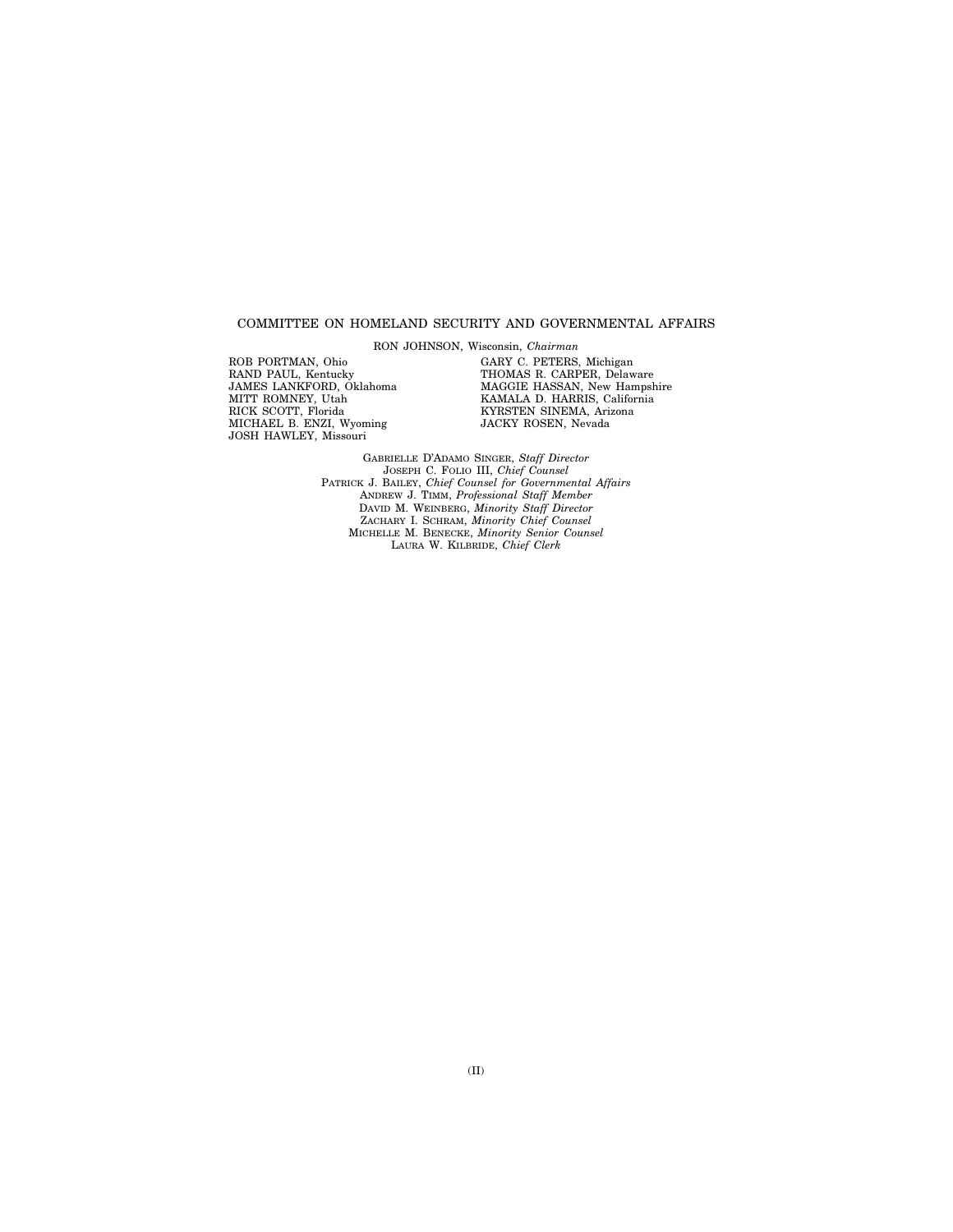# **Calendar No. 456**

116TH CONGRESS SENATE <br>
2d Session **REPORT** 116–225

# AI IN GOVERNMENT ACT OF 2019

JUNE 1, 2020.—Ordered to be printed

Mr. JOHNSON, from the Committee on Homeland Security and Governmental Affairs, submitted the following

# R E P O R T

#### [To accompany S. 1363]

### [Including cost estimate of the Congressional Budget Office]

The Committee on Homeland Security and Governmental Affairs, to which was referred the bill (S. 1363) to authorize an AI Center of Excellence within the General Services Administration, and for other purposes, having considered the same, reports favorably thereon with an amendment in the nature of a substitute and recommends that the bill, as amended, do pass.

### **CONTENTS**

#### I. PURPOSE AND SUMMARY

S. 1363, the AI in Government Act of 2019, creates a new office in the General Services Administration (GSA), called the ''AI Center of Excellence,'' to promote adoption, use, competency, and cohesion of Federal Government applications of artificial intelligence (AI) to enhance productivity and efficiency of government operations for the public benefit.

The bill also requires the Director of the Office of Management and Budget (OMB) to issue guidance for agency use of AI, requires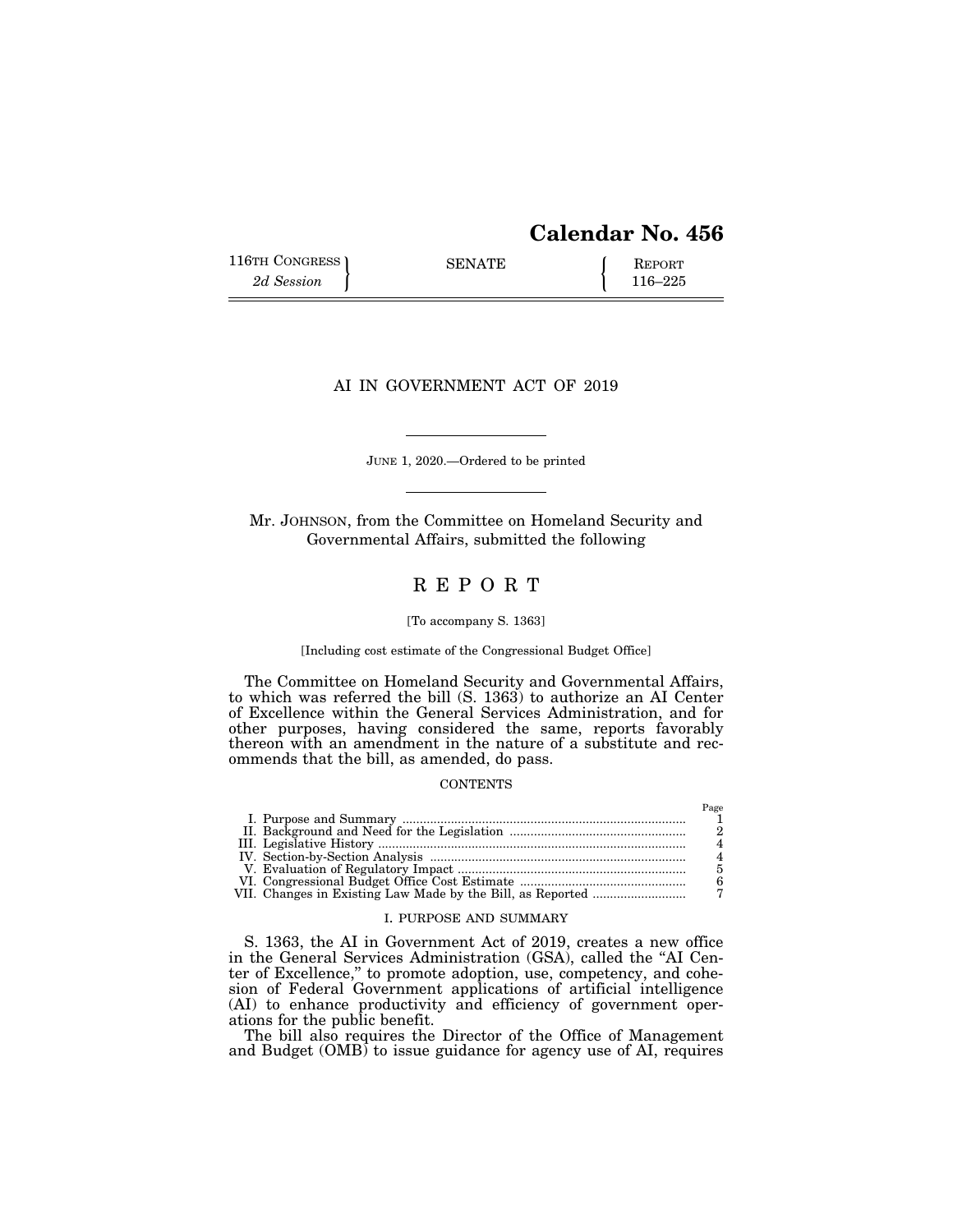agencies to develop Governance Plans based on OMB's guidance, and requires agencies to make publicly available their respective Governance Plans on their agency websites.

Additionally, the bill requires the Director of the Office of Personnel Management (OPM) to identify skills and competencies necessary for Federal AI occupations, establish or update an existing occupational series for Federal AI occupations, estimate the current number of the Federal AI workforce, and prepare a three-year and ten-year forecast for Federal AI hiring needs.

#### II. BACKGROUND AND THE NEED FOR LEGISLATION

When used by the Federal Government, AI has the potential to solve complex problems, reduce administrative burdens, and optimize resource allocations.<sup>1</sup> Estimates show automating routine tasks alone could allow Federal agencies to deliver better, faster services; utilize up to 1.2 billion Federal employee labor hours for more critical tasks; and, potentially save the Federal Government up to \$41.1 billion annually.2 Currently, over 120 Federal agencies use some form of AI to improve their citizen services and public sector demand for AI solutions will continue to grow.<sup>3</sup> According to one study, ''over two-thirds of U.S. federal agencies plan to make investments in AI technologies in the next year'' and ''82% of federal executives'' agree their agency will integrate AI within the next two years.4

Notwithstanding AI's potential benefits for Federal agencies, some have raised concerns about the technology's susceptibility to developing or perpetuating bias, lack of transparency and ability to explain decisions, and the adequacy of AI talent to meet current and future demand.5 To promote innovative uses of AI in the public sector while mitigating against potential risks and barriers to adoption, the AI in Government Act of 2019 codifies and expands existing Federal initiatives established in relation to the *American AI Initiative* ensuring continuity and sustained progress in public sector use of AI.

In September 2019, the White House Office of Science and Technology Policy held *The Summit on Artificial Intelligence in Government*, attended by 175 leaders from the Federal Government, industry, and institutions of higher education, to discuss how the Federal Government can promote the adoption of AI for the public benefit.6 The *Summit* focused on the strategic objectives of the

<sup>&</sup>lt;sup>1</sup>Hila Mehr, Artificial Intelligence for Citizen Services and Government, Harvard Kennedy School: Ash Center for Democratic Governance and Innovation (Aug. 2017), https://sash.harvard.edu/files/ash/files/artificial intel

<sup>(</sup>February 3, 2020), https://www.youtube.com/watch?v=SnGUWHgLP-Q. 4Dominic Delmolino, *Technology Advances. Federal Impacts. Intelligent Enterprise Unleashed:* 

<sup>&</sup>lt;sup>4</sup> Dominic Delmolino, *Technology Advances. Federal Impacts. Intelligent Enterprise Unleashed:*<br>Accenture Technology Vision 2018. Accenture (2018), https://www.accenture.com/\_ACNMEDIA/<br>PDF-78/ACCENTURE-FEDERAL-SERVICES-TE

PDF-78/ACCENTURE-FEDERAL-SERVICES-TECHVISION-2018.PDF#ZOOM=50.<br><sup>5</sup> Digital Decision-Making: The Building Blocks of Machine Learning and Artificial Intel-<br>ligence: Hearing Before the S. Subcommittee on Communications, Techn

fairs, Princeton University).<br><sup>6</sup> Office of Science and Technology Policy, The White House, *Summary of the 2019 White*<br>*House Summit on Artificial Intelligence in Government* (Sept. 9, 2019), https:// *House Summit on Artificial Intelligence in Government* (Sept. 9, 2019), https:// www.whitehouse.gov/wp-content/uploads/2019/09/Summary-of-White-House-Summit-on-AI-in-Government-September-2019.pdf.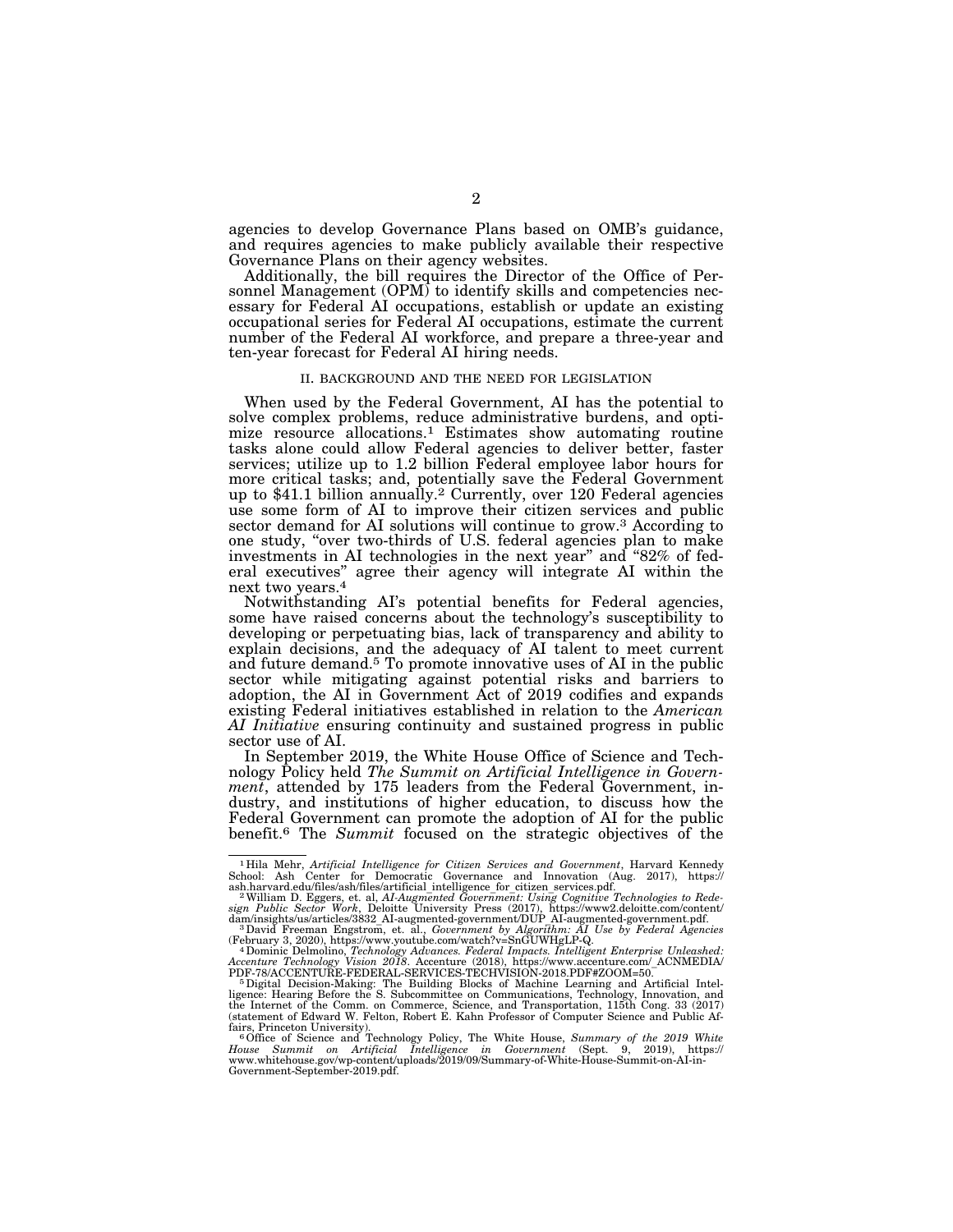*American AI Initiative* initiated by President Trump through an executive order on February 14, 2019.7 The key findings of the *Summit* included: "leveraging experiences and best practices across government, industry, and academia . . . to accelerate AI use in government;" Center of Excellence models "can be an important mechanism for agencies to share AI expertise and best practices;'' and increased adoption of AI in the Federal Government will require a skilled workforce.8

In response to this legislation, in October 2019, the GSA created the AI Center of Excellence to assist Federal agencies in realizing the benefits of AI and act upon the findings of the *Summit*.9 The AI in Government Act of 2019 codifies GSA's AI Center of Excellence and mandates several responsibilities building on the findings of the *Summit*. To better leverage experience and best practices across sectors, the bill would require the AI Center of Excellence regularly convene stakeholders from agencies, industry, Federal laboratories, nonprofits, academia, and other entities facilitating cross-sector awareness of innovative AI applications, use cases, and other relevant information related to AI.

Additionally, to develop a better understanding of how Federal agencies currently deliver benefits to citizens through AI and plan to adhere to the principles outlined in the *American AI Initiative*, the bill requires the OMB Director to issue guidance to inform agencies' adoption and governance of AI. Agencies would be required to submit their Governance Plans to the OMB Director to address agencies' respective strategies for advancing innovative uses and reducing barriers to adoption while mitigating risks to civil liberties, privacy, civil rights, or other unintended consequences. The bill requires agencies to publicly post their Governance Plans on their respective agency websites, and requires the GSA Administrator to create and maintain a publicly available online repository for all the plans.

While official government AI workforce data does not exist, reports indicate a current shortage of AI experts.10 The AI in Government Act of 2019 requires the OPM Director to identify skills and competencies related to Federal AI occupations, forecast three-year and ten-year hiring needs of the Federal AI workforce, and create a new occupational category or update an existing category to ensure that Federal agencies hire appropriately skilled workers. Additionally, to improve cohesion and competence of AI's use in Federal agencies, the bill ensures the AI Center of Excellence and Federal agencies have adequate AI talent to carry out their goals. The bill allows the GSA Administrator to make temporary or term appointments, appoint fellows from nonprofits, think tanks, aca-

<sup>&</sup>lt;sup>7</sup> Exec. Order No. 13,859, 84 Fed. Reg. 3,967 (Feb. 14, 2019).<br><sup>8</sup> Office of Science and Technology Policy, The White House, *Summary of the 2019 White*<br>House Summit on Artificial Intelligence in Government (Sept. 9, 2019

www.whitehouse.gov/wp-content/uploads/2019/09/Summary-of-White-House-Summit-on-AI-in-<br>Government-September-2019.pdf.<br>- <sup>9</sup> Jack Corrigan, GSA Offers *More Details on Artificial Intelligence Center of Excellence*,<br>Nextgov ( Artificial-intelligence-center-excellence/160452/.<br>artificial-intelligence-center-excellence/160452/.<br><sup>10</sup> Executive Office of the President of the United States, Select Committee on Artificial Intel-

ligence, National Science & Technology Council, *The National Artificial Intelligence Research*<br>and Development Strategic Plan: 2019 Update (June 2019), https://www.nitrd.gov/pubs/National-<br>AI-RD-Strategy-2019.pdf.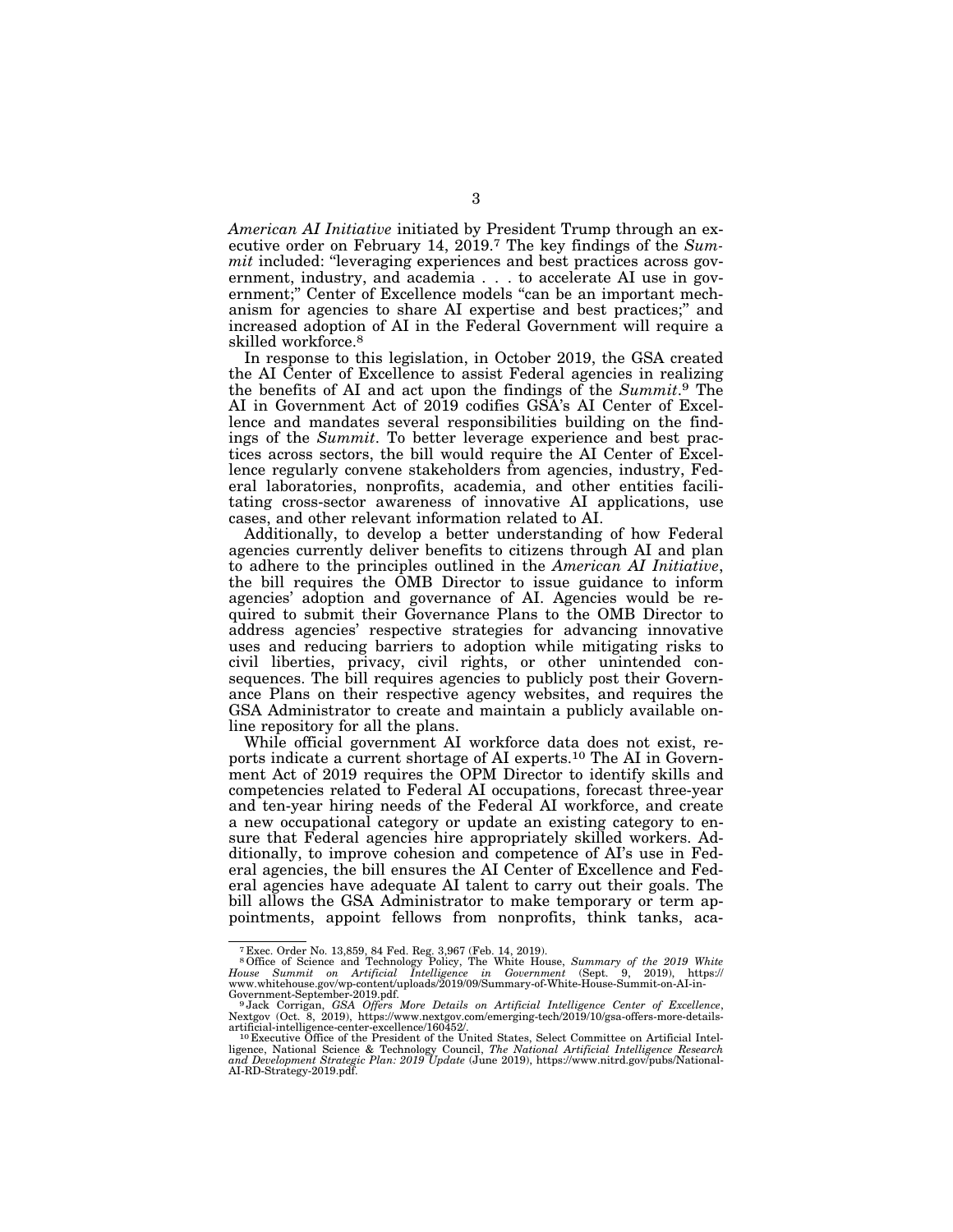demia, and industry, and detail AI Center of Excellence employees to other agencies.

### III. LEGISLATIVE HISTORY

Senator Brian Schatz (D–HI) introduced S. 1363, the AI in Government Act of 2019, on May 8, 2019, with Senator Rob Portman (R–OH), Senator Cory Gardner (R–CO), and Senator Kamala Harris (D–CA). The bill was referred to the Committee on Homeland Security and Governmental Affairs.

The Committee considered S. 1363 at a business meeting on November 6, 2019. During the business meeting, a substitute amendment was offered by Senator Portman and Ranking Member Gary Peters (D–MI). The amendment was adopted by voice vote. The bill, as amended, was reported favorably by voice vote *en bloc*. Senators present for the vote were Johnson, Portman, Paul, Lankford, Romney, Scott, Enzi, Hawley, Peters, Carper, Hassan, Sinema, and Rosen.

IV. SECTION-BY-SECTION ANALYSIS OF THE BILL, AS REPORTED

#### *Section 1. Short title*

This section names the bill the "AI in Government Act of 2019."

## *Section 2. Definitions*

This section includes definitions of the terms ''Administrator,'' "agency," "artificial intelligence," "Director," "institute of higher education," and "nonprofit organization."

### *Section 3. AI Center of Excellence*

This section establishes an office within the GSA called the ''AI Center of Excellence'' to enhance productivity and efficiency of the use of AI by the Federal Government.

This section outlines the AI Center of Excellence's duties and requires it to regularly convene stakeholders from agencies, industry, Federal laboratories, academia, and others to discuss developments and trends in AI technology and disseminate information to agencies and on a publicly available website. The AI Center of Excellence is required to advise and provide technical expertise to the Federal Government on the acquisition and procurement of AI and assist agencies in applying management and use of data in AI applications. The AI Center of Excellence is required to consult with other Federal entities currently operating programs, creating standards and guidelines, and funding internal projects to coordinate between the public and private sector. This section also requires the AI Center of Excellence to advise the Director of OMB on the development of policy related to the use of AI technology by agencies and the Director of Office of Science and Technology Policy (OSTP) on policy related to research and national investment in artificial intelligence.

Under this section, the GSA Administrator would be required to provide necessary staff, resources, and administrative support to the AI Center of Excellence through the appointment of temporary or term employees and fellows from nonprofits, think tanks, academia, and industry, and also would allow the Administrator to de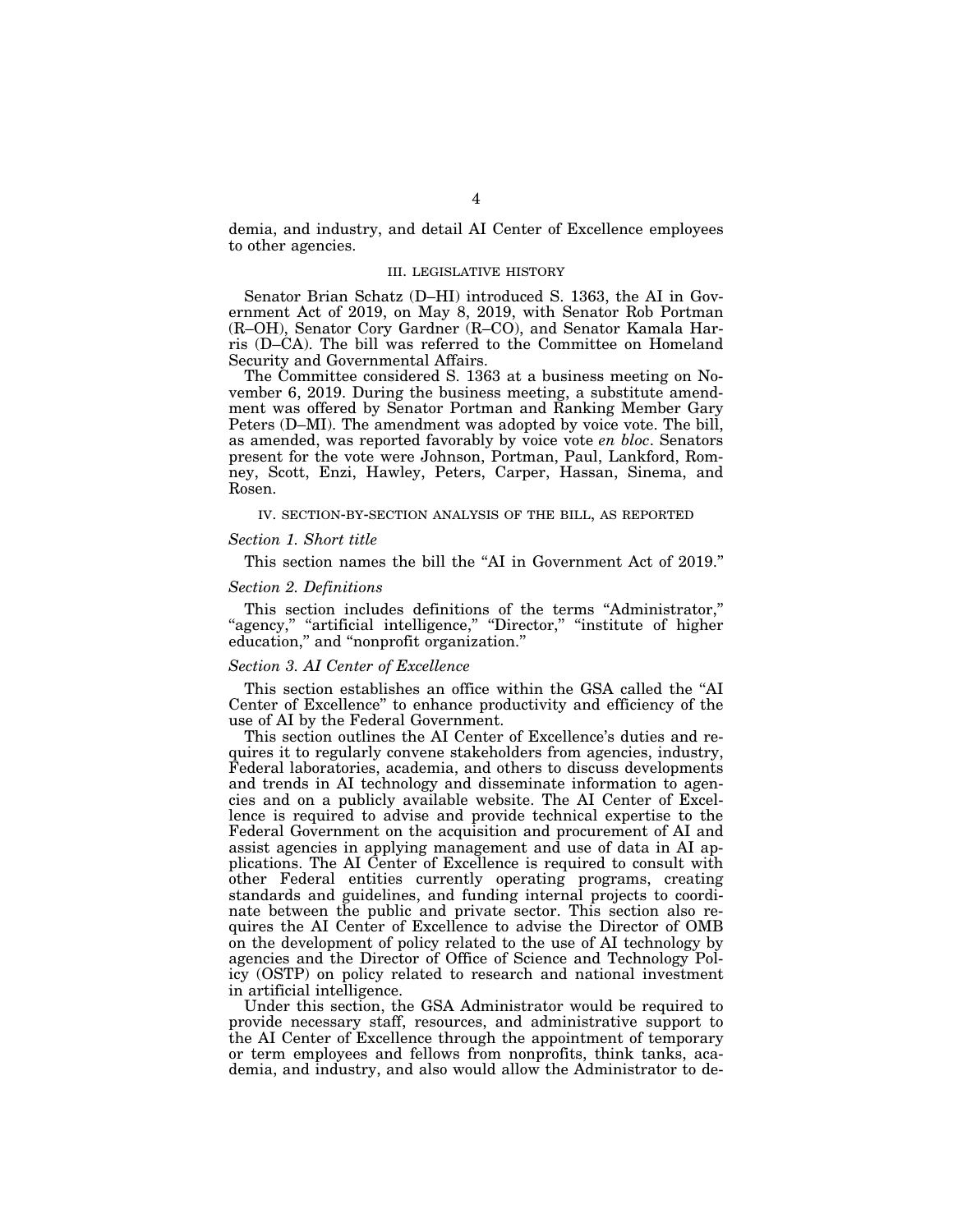tail AI Center of Excellence employees to agencies on a reimbursable or non-reimbursable basis.

The GSA Administrator is required to provide an annual briefing to Congress on the AI Center of Excellence's activities for the preceding year, including a summary and description of specific projects undertaken; recommendations for agencies to support the development and deployment of AI to promote knowledge of AI among the Federal workforce; and any other information deemed relevant by the Administrator.

This section would sunset ten years after the date of the enactment of the legislation.

### *Section 4. Guidance for agency use of artificial intelligence*

This section would require the OMB Director, in coordination with the OSTP Director, and in consultation with the GSA Administrator and any other agencies or stakeholders as determined by the Director, to issue a memorandum not later than 270 days after the date of enactment of this bill to the head of each agency related to the development of agency policies for AI.

This section also mandates OMB's guidance provide direction on the development of policies related to the acquisition and use of AI technologies at Federal agencies, recommendations to remove barriers to innovation and the adoption of AI at Federal agencies while protecting civil liberties, privacy, civil rights, and economic and national security, and best practices for identifying, assessing, and mitigating unintended consequences related to the use of AI by the Federal Government.

This section would also require OMB to issue draft guidance subject to public comment not later than 180 days after the enactment of this legislation. Upon OMB's issuance of final guidance, this section requires the heads of each agency using or anticipating the use of AI at their respective agencies submit to the Director and post publicly online the agency's plan to achieve consistency with OMB guidance. The section requires the Director to update guidance every two years.

#### *Section 5. Update of occupational series for artificial intelligence*

Not later than one year after the date of enactment of this bill, the OPM Director must identify skills needed for positions in AI, establish a new or update an existing occupational series relating to Federal AI positions, estimate the current number of Federal positions related to AI, and prepare a three-year and ten-year forecast of the hiring needs of the Federal AI workforce. Additionally, this section requires the Director submit a comprehensive plan and timeline to complete this inquiry within 120 days after the enactment of this legislation to the Senate Homeland Security and Governmental Affairs and House Committee on Oversight and Reform.

#### V. EVALUATION OF REGULATORY IMPACT

Pursuant to the requirements of paragraph 11(b) of rule XXVI of the Standing Rules of the Senate, the Committee has considered the regulatory impact of this bill and determined that the bill will have no regulatory impact within the meaning of the rules. The Committee agrees with the Congressional Budget Office's statement that the bill contains no intergovernmental or private-sector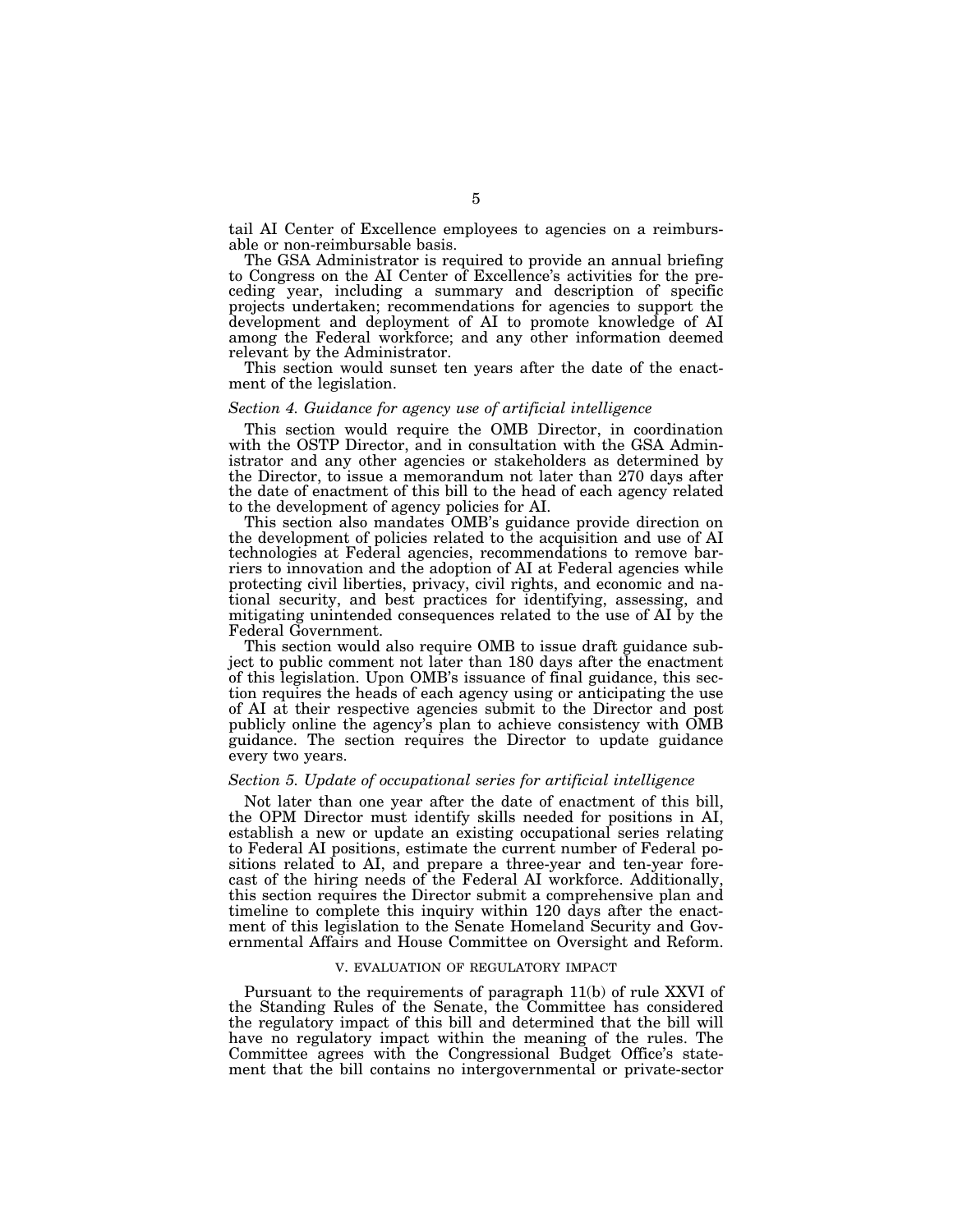mandates as defined in the Unfunded Mandates Reform Act (UMRA) and would impose no costs on state, local, or tribal governments.

## VI. CONGRESSIONAL BUDGET OFFICE COST ESTIMATE

U.S. CONGRESS, CONGRESSIONAL BUDGET OFFICE, *Washington, DC, January 6, 2020.* 

#### Hon. RON JOHNSON,

*Chairman, Committee on Homeland Security and Governmental Affairs, U.S. Senate, Washington, DC.* 

DEAR MR. CHAIRMAN: The Congressional Budget Office has prepared the enclosed cost estimate for S. 1363, the AI in Government Act of 2019.

If you wish further details on this estimate, we will be pleased to provide them. The CBO staff contact is Matthew Pickford.

Sincerely,

PHILLIP L. SWAGEL, *Director.* 

Enclosure.

| S. 1363, AI in Government Act of 2019<br>As ordered reported by the Senate Committee on Homeland Security and Governmental Affairs on<br>November 6, 2019 |         |                                     |               |  |  |
|-----------------------------------------------------------------------------------------------------------------------------------------------------------|---------|-------------------------------------|---------------|--|--|
| By Fiscal Year, Millions of Dollars                                                                                                                       | 2020    | 2020-2024                           | 2020-2029     |  |  |
| Direct Spending (Outlays)                                                                                                                                 | Ω       | n                                   | n             |  |  |
| Revenues                                                                                                                                                  | 0       | 0                                   | n             |  |  |
| Increase or Decrease (-)<br>in the Deficit                                                                                                                | Ω       | o                                   | n             |  |  |
| <b>Spending Subject to</b><br>Appropriation (Outlays)                                                                                                     | $\star$ | 10                                  | not estimated |  |  |
| Statutory pay-as-you-go<br>procedures apply?                                                                                                              | No      | <b>Mandate Effects</b>              |               |  |  |
| Increases on-budget deficits in any<br>of the four consecutive 10-year<br>No<br>periods beginning in 2030?                                                |         | Contains intergovernmental mandate? | No.           |  |  |
| Contains private-sector mandate?<br>No.<br>$*$ = between zero and \$500,000.                                                                              |         |                                     |               |  |  |

S. 1363 would establish an Artificial Intelligence Center of Excellence within the General Services Administration (GSA) to promote federal efforts to develop artificial intelligence (AI) and apply it to government agencies. AI allows computer systems to perform tasks that normally require human intelligence, such as visual perception, speech recognition, decisionmaking, and translating between languages. The bill also would require the Office of Science and Technology Policy to issues guidance to federal agencies on AI acquisition and best practices. Finally, the Office of Personnel Management would establish an AI jobs series.

Using information from GSA and other agencies about current efforts to use AI and the scope of S. 1363, CBO estimates that implementing S. 1363 would cost around \$2 million annually, primarily